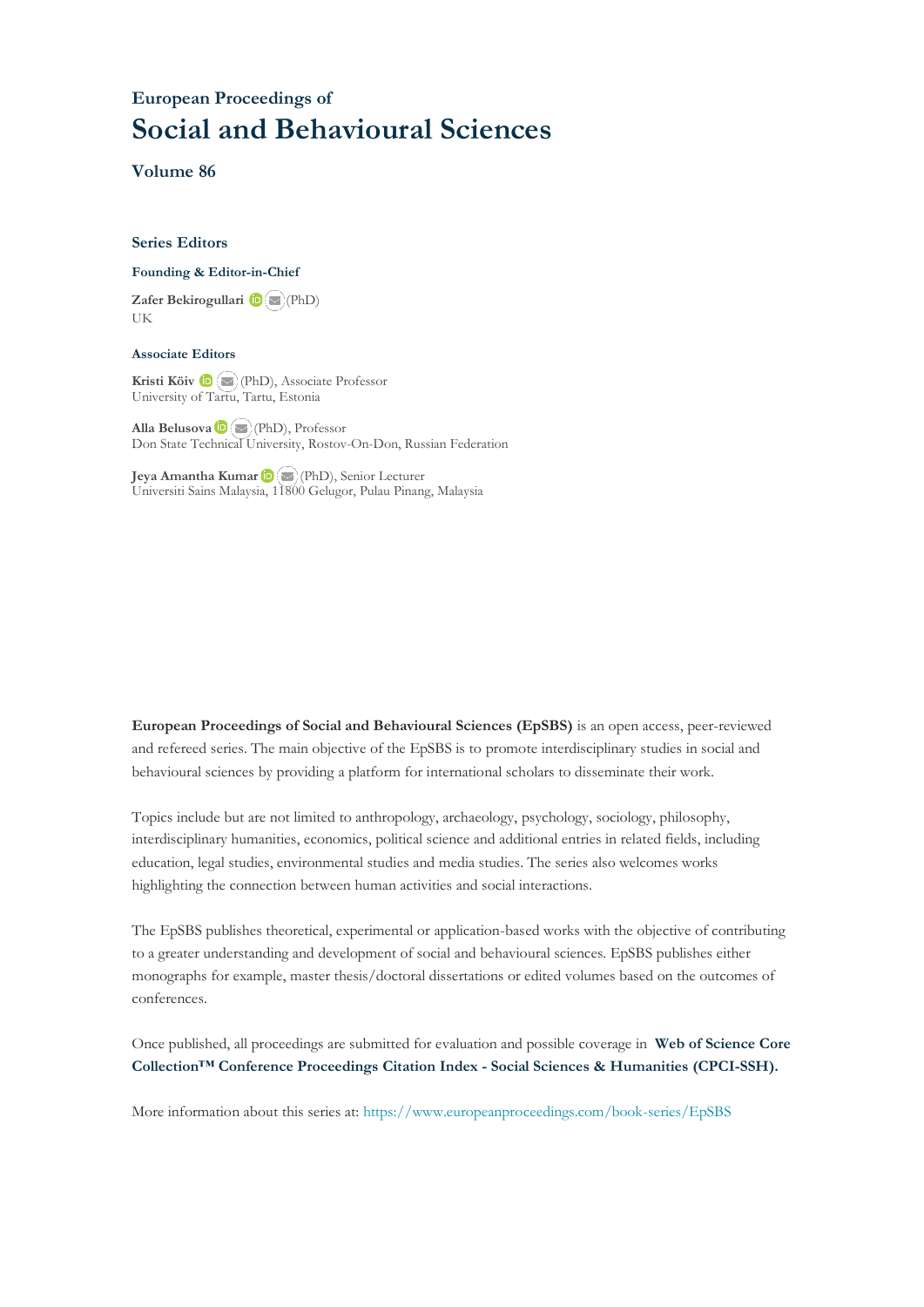# WORD, UTTERANCE, TEXT: COGNITIVE, PRAGMATIC AND CULTURAL ASPECTS

Selected, peer-reviewed papers from the

X International Conference "Word, Utterance, Text: Cognitive, Pragmatic and Cultural Aspects" (WUT 2020), 27-29 April, 2020, Chelyabinsk State University, Russia

### Edited by:

Irina Vladimirovna Denisova<sup>th</sup>

### Editor(s) Affiliation(s):

**Nefedova Liliya Amiryanovna,** Professor, Chelyabinsk State University, Russia

**The Conference is supported by the Russian Foundation for Basic Research and the Support Foundation for Scientific Research of Chelyabinsk State University**



**Russian Foundation for Basic Research**



**Chelyabinsk State University**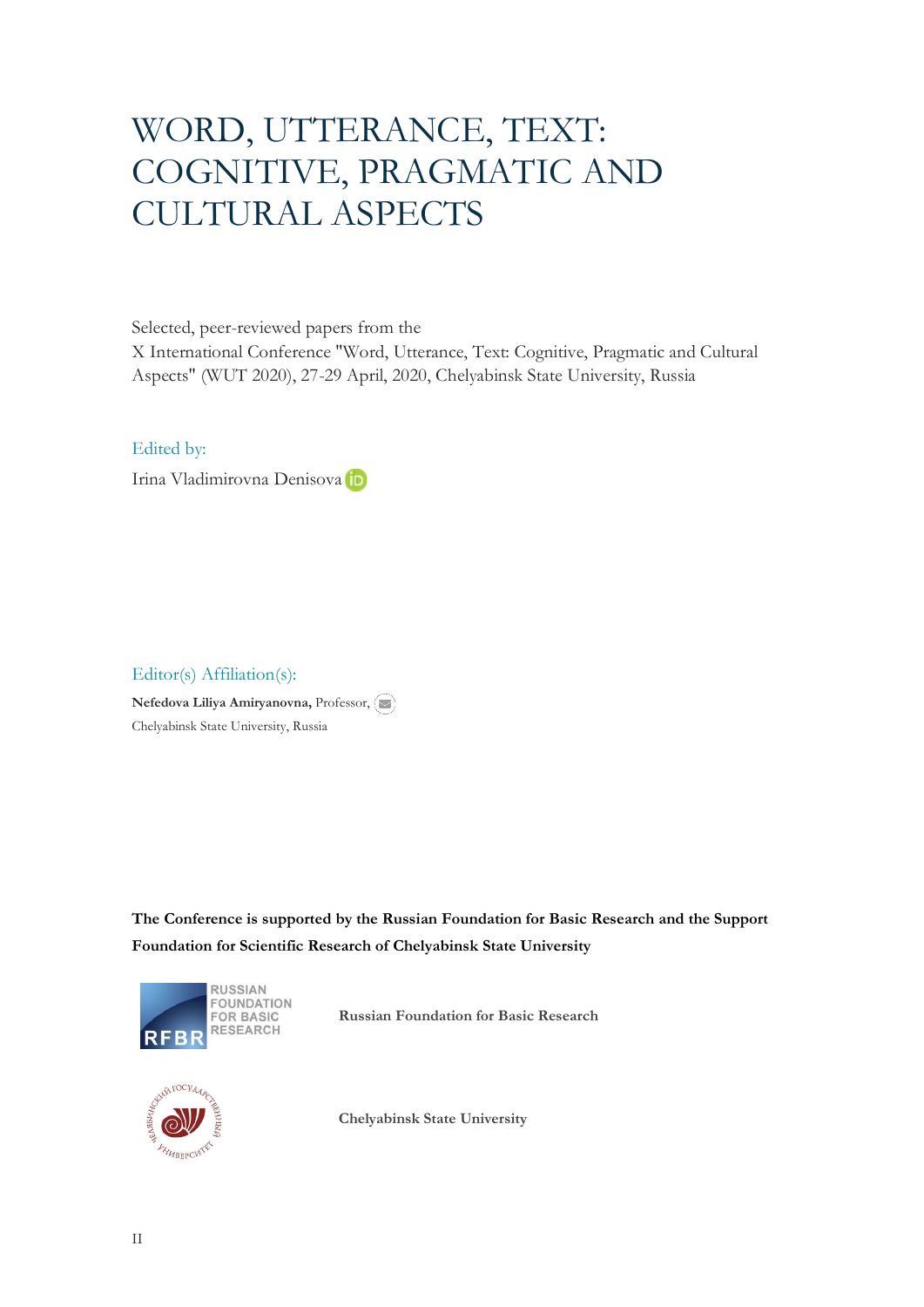

ISSN: 2357-1330 (online).

European Proceedings of Social and Behavioural Sciences

ISBN: 978-1-80296-085-3 (e-book)

WORD, UTTERANCE, TEXT: COGNITIVE, PRAGMATIC AND CULTURAL ASPECTS

[https://doi.org/10.15405/epsbs\(2357-1330\).2020.8.1](https://doi.org/10.15405/epsbs(2357-1330).2020.8.1)

 $\odot$   $\odot$   $\odot$ © The Editor(s) and The Author(s) 2020. This is an open access book distributed under the Creative Commons CC License BY-NC-ND 4.0. Unported License, permitting all non-commercial use, distribution, and reproduction in any medium, provided the original work is properly cited.

This book is published by the registered company European Publisher Ltd. which is registered under the ISO London Limited. The registered company address is: 293 Green Lanes, Palmers Green, London,

United Kingdom, N13 4XS Reg. Number: 9219513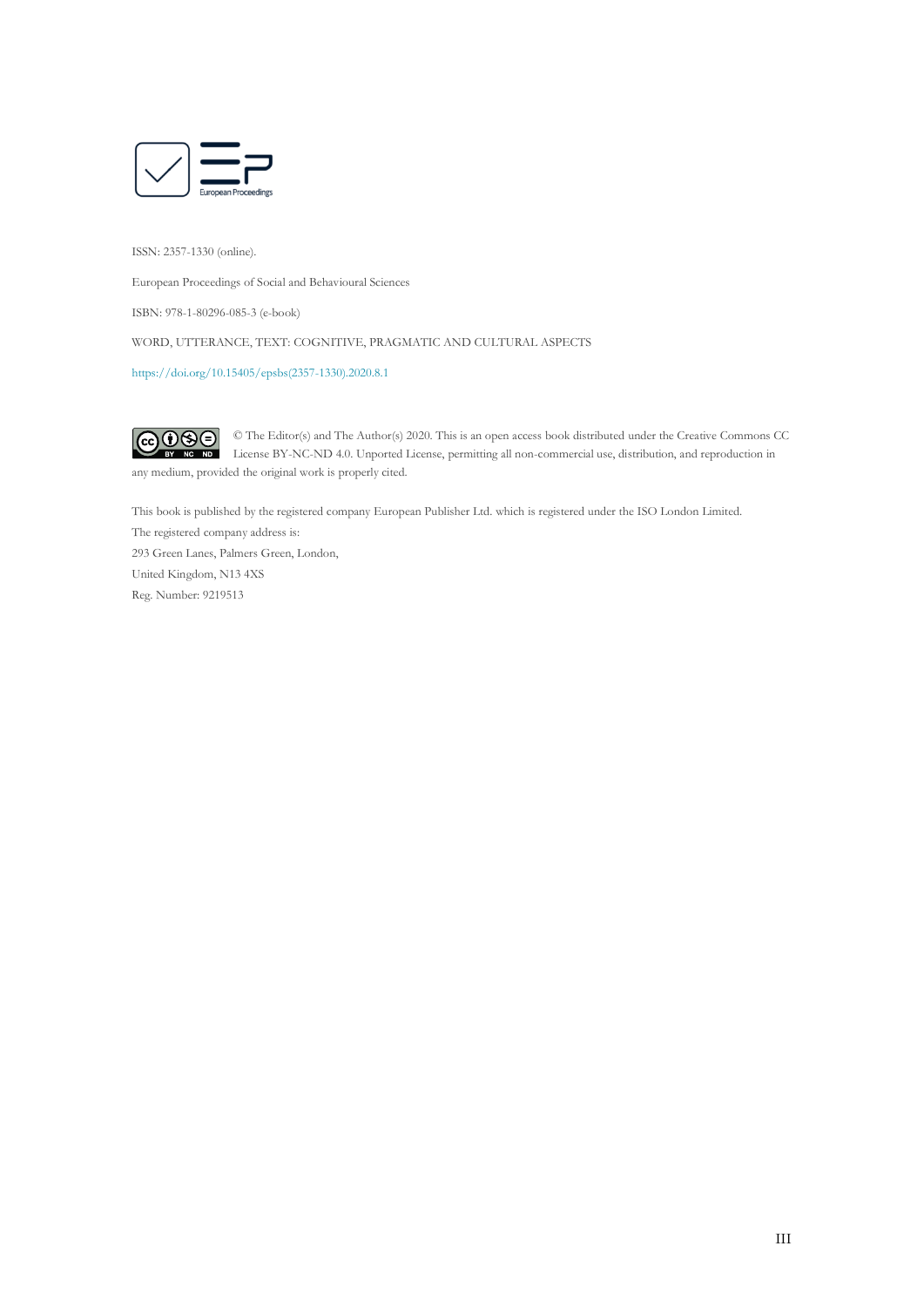## **Preface**

On behalf of the organizing committee, I am pleased to present the proceedings containing selected, peer reviewed papers from the X International Conference "Word, Utterance, Text: Cognitive, Pragmatic and Cultural Aspects" (WUT 2020) which was held in April 27-29, 2020, in Chelyabinsk, Russia.

The objective of conference was to provide a forum for the discussion of the latest research connected with the relationships of language, culture and society. The conference facilitates the studied of functional and applied problems of linguistics, translation and methods of foreign language teaching.

The conference comprised keynote speeches, plenary sessions, and workshops which covered thematic sections on Innovative approaches in the linguistics of the XXI century; Discourse as the object of interdisciplinary research; Language picture of the world and interaction of cultures; Topical problems of translation, translation studies and methods of translation teaching; Theory and practice of language teaching.

The conference chair and organizing committee express their sincere appreciation to all the organizing institutions. Special thanks are due to the two keynote speakers, Professor Sholpan Zharkynbekova (L. N. Gumilyov Eurasian National University, Kazakhstan) and Dr. Kieran Connelly (St. Louis, USA), the panelists at the discussion on the conference theme and sub-themes for 2018 – Professor Oksana Issers (Professor, Dostoevsky Omsk State University, Omsk, Russia), Professor Evgeniya Basovskaya (Professor, Russian State University for the Humanities, Moscow, Russia), Professor Tatyana Larina (Professor, Peoples' Friendship University of Russia), and Professor Natalya Popova (Chelyabinsk State University, Russia) for her contribution as panel moderator on "Tendencies of Change in language consciousness," and finally, all the session chairs, members of the organizing committee, scientific committee, and peer review committee.

09 March, 2020

Nefedova Liliya Amiryanovna, Prof. Dr., Chelyabinsk State University, Russia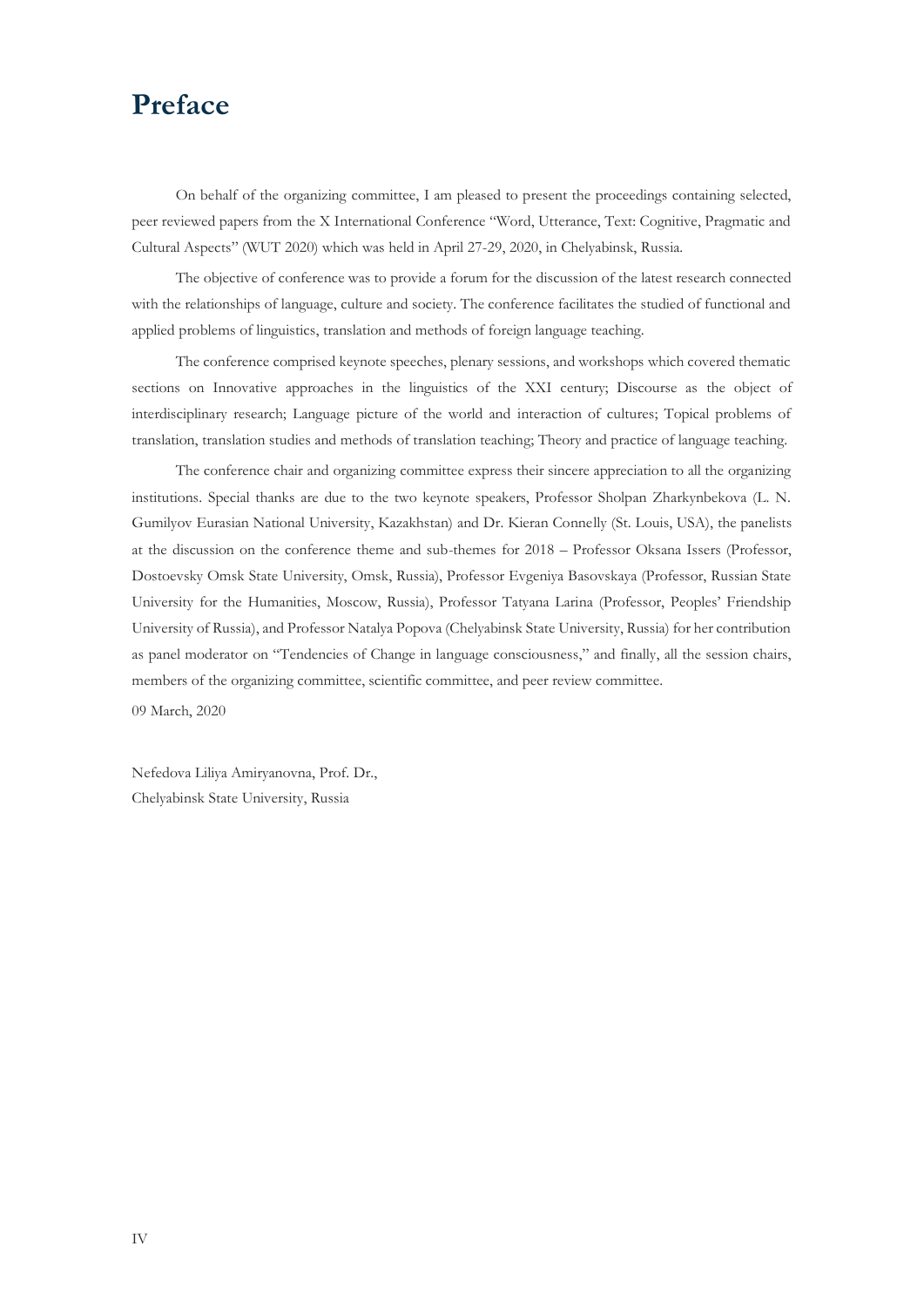## **Chairs**

Chairman, Liliya Nefedova, Prof. Dr. *Chelyabinsk State University, Russia*

### **International Scientific/Editorial Committee Members**

- Irina Aleksandrovna Bobykina, Professor Chelyabinsk State University, Russia
- **· Irina Vladimirovna Denisova,** Chelyabinsk State University, Russia

## **Organizing Committee Members**

- Lionella Nikolaevna Lubozheva Chelyabinsk State University, Russia
- Elena Aleksandrovna Mingazheva Chelyabinsk State University, Russia
- Natalya Vasilyevna Mamonova Chelyabinsk State University, Russia
- **Elena Aleksandrovna Yukhmina** Chelyabinsk State University, Russia
- Tatyana Yuryevna Bykova Chelyabinsk State University, Russia
- **·** Irina Veniaminovna Prihoda Chelyabinsk State University, Russia

### **Sponsors**



**Russian Foundation for Basic Research**



**Chelyabinsk State University**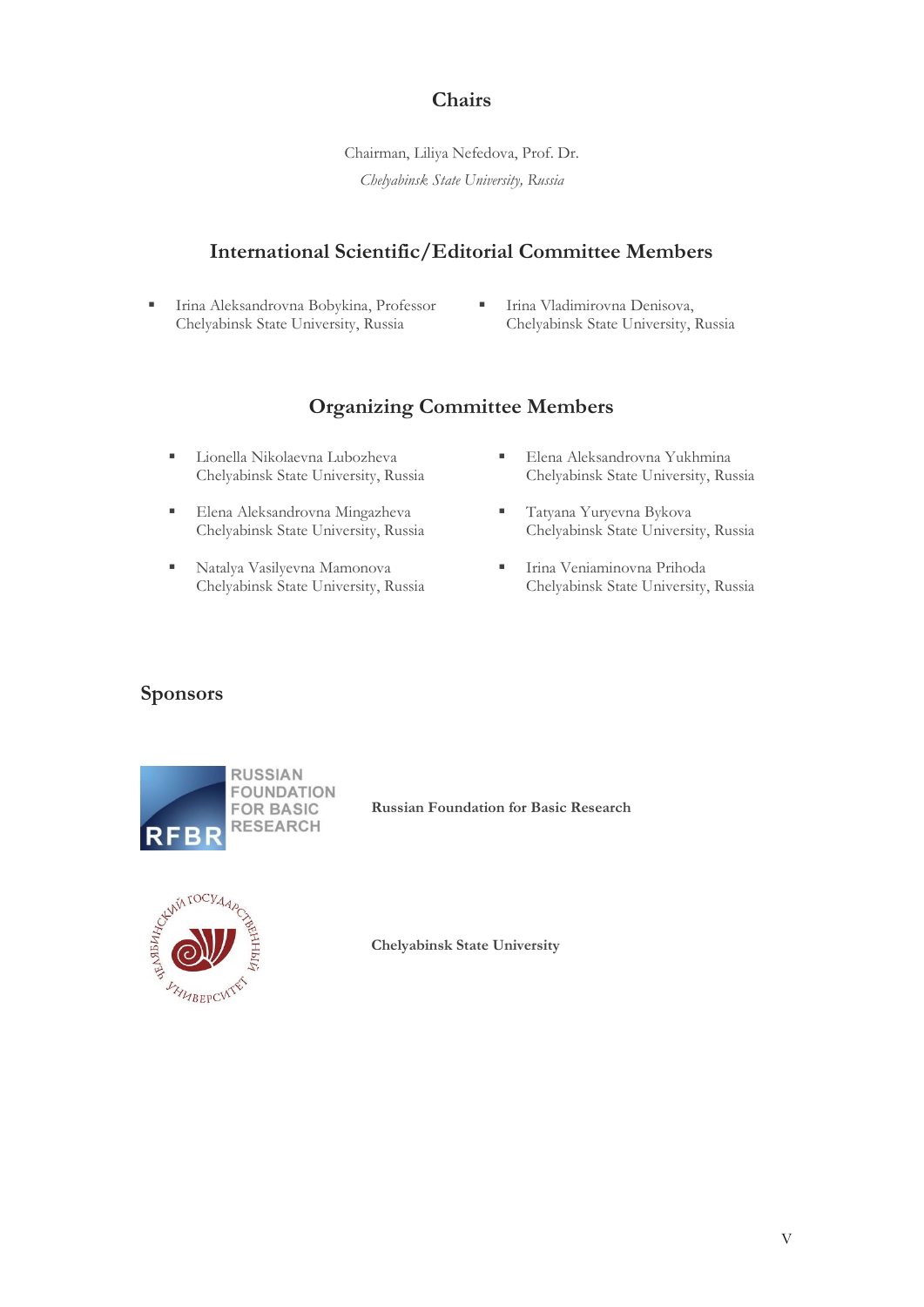## **Table of Contents**

#### **No: 1**

Title: Concept 'Father' In Linguistic Consciousness Of Russian, Kazakh And English People *Pages: 1-9* Author(s): Abildinova Zhanara

#### **No: 2**

Title: Polycultural Society And Internet Resources To Help Linguists *Pages: 10-15* Author(s): Zoia Adamia

#### **No: 3**

Title: Implementation Of Sound Opposition In Children's Speech *Pages: 16-24* Author(s): Bolat Khassenov, Lilia Nefedova, Almagul Adilova

#### **No: 4**

Title: Models For Discourse Analysis Of Business Correspondence: Kazakhstani Context *Pages: 25-36* Author(s): Aliya Aimoldina

#### **No: 5**

Title: Modeling The Speech Act Of Insult *Pages: 37-44* Author(s): Ankov Andrey Aleksandrovich

#### **No: 6**

Title: Linguistic Features Of Gender Differences In Blog Communication *Pages: 45-52* Author(s): Nina Asmus, Marina Masgutova, Oksana L. Zabolotneva

#### **No: 7**

Title: Zoolexemes And Zoo-Phraseological Units In The German And Russian Political Discourses *Pages: 53-62* Author(s): Babaeva Raisa

#### **No: 8**

Title: Relationship Between Entropy And Informativity In The Processes Of Derivation *Pages: 63-68* Author(s): Balakin Sergey Vladimirovich

#### **No: 9**

Title: On Studying Actual Language Consciousness In Social And Regional Perspectives *Pages: 69-73* Author(s): Natalya Dmitryuk, Olga Balyasnikova

#### **No: 10**

Title: Special Aspects Of Formation Of The Famous Public Men Surnames *Pages: 74-80* Author(s): E. M. Lyapkova, N. M. Ziazeva, V. V. Bachurskaya

#### **No: 11**

Title: Andrey Kurbsky's Correspondence With Ivan Iv: Linguocultural Discrepancies *Pages: 81-91* Author(s): Elena N. Bekasova

#### **No: 12**

Title: Basic Constituents Of The National Linguistic Picture Of The World *Pages: 92-101* Author(s): Evgenia Belenkevich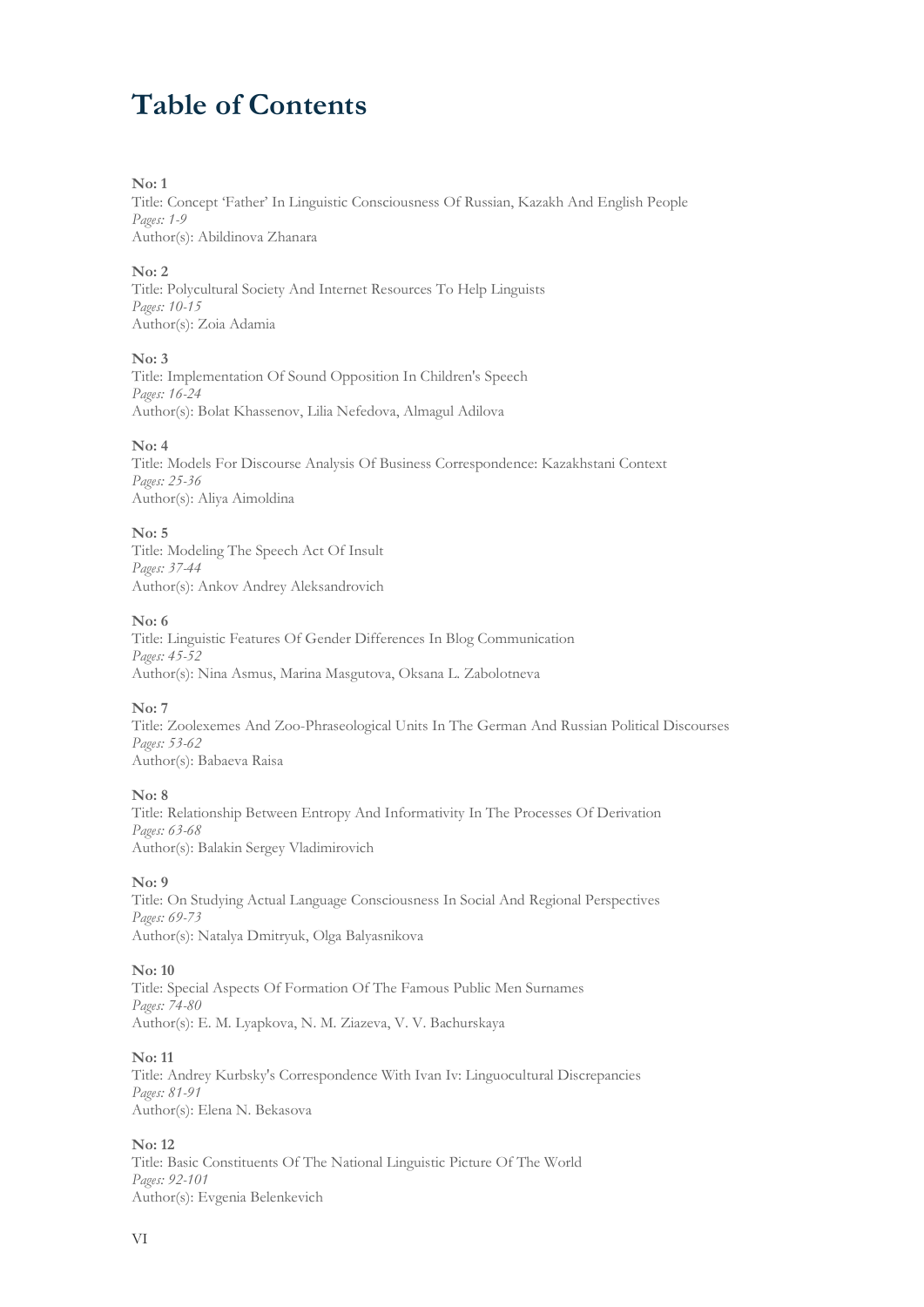Title: The Soviet Leadership In Soviet, French, Italian Media Discourses In 1939-1945 *Pages: 102-111* Author(s): Oksana Bernat, Maria Raevskaya, Marina Chernysheva, Natalia Shatrovich

#### **No: 14**

Title: Ways To Use Rhyming Texts When Studying Russian As A Foreign Language *Pages: 112-121* Author(s): Alena Babrouskaya

#### **No: 15**

Title: Self-Direction As A Success Marker Of The Indigenous Peoples' Economic Behaviour *Pages: 122-129* Author(s): Irina A. Bobykina, Elmira R. Koleeva, Svetlana A. Kurnosova, Ekaterina V. Zabelina, Kseniia E. Shchukina

#### **No: 16**

Title: The Involvement Into Crimes Of An Extremist (Terrorist) Nature: Forensic Linguistic Model *Pages: 130-137* Author(s): Pavel Katyshev, Natalia Bozhenkova

#### **No: 17**

Title: Text In Postmodernism Space *Pages: 138-146* Author(s): Tatiana Bokova, Victoria Malakhova

#### **No: 18**

Title: Interpreting J. Milton's "Family" Axiology Via Various Russian Translations Of Paradise Lost *Pages: 147-155* Author(s): Vladislav Bortnikov, Alena Bortnikova

#### **No: 19**

Title: The Role Of Ethnic Component In The Formation Of Proverb Semantics *Pages: 156-164* Author(s): Mikhail Bredis

#### **No: 20**

Title: Cognitive Potential Of Using Categorical Constructs In Economic Sciences *Pages: 165-169* Author(s): Olga Brizhak

#### **No: 21**

Title: Modelling The Image Of People's Resistance In Antifascist Countries (British Military Media) *Pages: 170-177* Author(s): Tatiana S. Vagina

#### **No: 22**

Title: The Potential Of The Shared Economy In The Socio-Innovative Development *Pages: 178-184* Author(s): Anna Veretennikova, Alisa Safronova, Polina Romanyuk

#### **No: 23**

Title: On Hedging And Mitigation In The Speeches Of Boris Johnson *Pages: 185-194* Author(s): Gayane R. Vlasyan, Oxana D. Pastukhova, Valentina A. Shusharina

#### **No: 24**

Title: Intercategorial Links Of A 'Solid Water' Subcategory In German And Russian *Pages: 195-202* Author(s): Irina Voyiteshchuk

#### **No: 25**

Title: Intellect And Its Opposites In The Russian Linguistic Worldview *Pages: 203-210* Author(s): Tatyana M. Voronina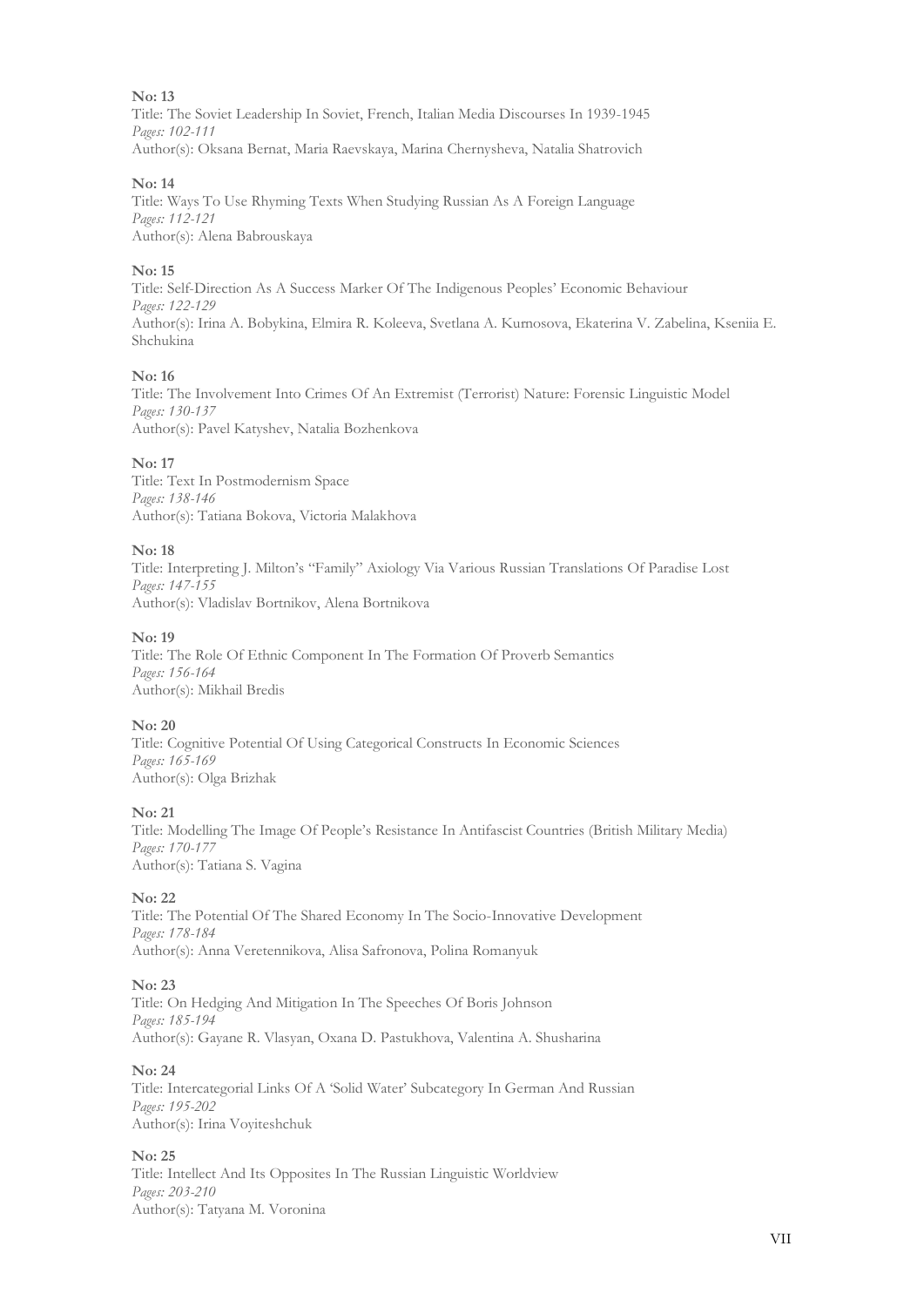Title: Features Of Linguo-Pragmatical Contents Of The Text Of The Professional Ethics Code *Pages: 211-219* Author(s): Julia A. Vorontsova, Galina N. Gaidukova

#### **No: 27**

Title: Functionality Of Language Game As A Means Of Humour In Media Discourse *Pages: 220-229* Author(s): Shcheglova Ekaterina, Vyrovtseva Ekaterina

#### **No: 28**

Title: Didactics Goals Of Technical/Specialised Translation *Pages: 230-241* Author(s): Gavrilenko Nataliya Nikolaevna

#### **No: 29**

Title: The National And International Within Metaphorical Term-Formation In Anglo-American Jurisprudence *Pages: 242-249* Author(s): Irina A. Gavrilova

#### **No: 30**

Title: The Functioning Of The Politeness Principle In Network Communication Of The Germans *Pages: 250-259* Author(s): Rafael Gazizov, Rakhim Muryasov

#### **No: 31**

Title: Visualized Word In The Space Of Modern Culture: Parameters Of Semiotic Interpretation *Pages: 260-266* Author(s): Olga Ganzhara, Elena Sergodeeva

#### **No: 32**

Title: Lexical And Stylistic Features Of Newspaper Headlines Of Modern Italian Press *Pages: 267-274* Author(s): Ekaterina Geim

#### **No: 33**

Title: Terminological Aspects Of Visualization In Socio-Economic Studies Of Heterogeneous Spatial Systems *Pages: 275-282* Author(s): Gordeev Sergey Sergeevich, Sitkovskiy Arseniy Mikhailovich

#### **No: 34**

Title: Icts For Self-Directed Learning Competency In Teaching Foreign Languages *Pages: 283-292* Author(s): Oksana Suslova, Aleksandra Grebenshchikova, Anna Riazanova

#### **No: 35**

Title: The Cognitive Approach To The Problem Of Comprehension In Dialogical Discourse *Pages: 293-301* Author(s): Valentina S. Grigorieva, Nataliya A. Gunina

#### **No: 36**

Title: Media Discourse In The Digital Era And Psychological Mechanisms Of Its Functioning *Pages: 302-312* Author(s): Alla Guslyakova

#### **No: 37**

Title: Features Of The Conceptual Construct And Methodology Of Socio-Ecological And Economic Research *Pages: 313-318* Author(s): Davankov Aleksey Yuryevich, Dvinin Dmitry Yuryevich

#### **No: 38**

Title: Mythological Language Worldview As The Ethnic Basis Of Modern English Word Use *Pages: 319-331* Author(s): Evgeniya A. Damman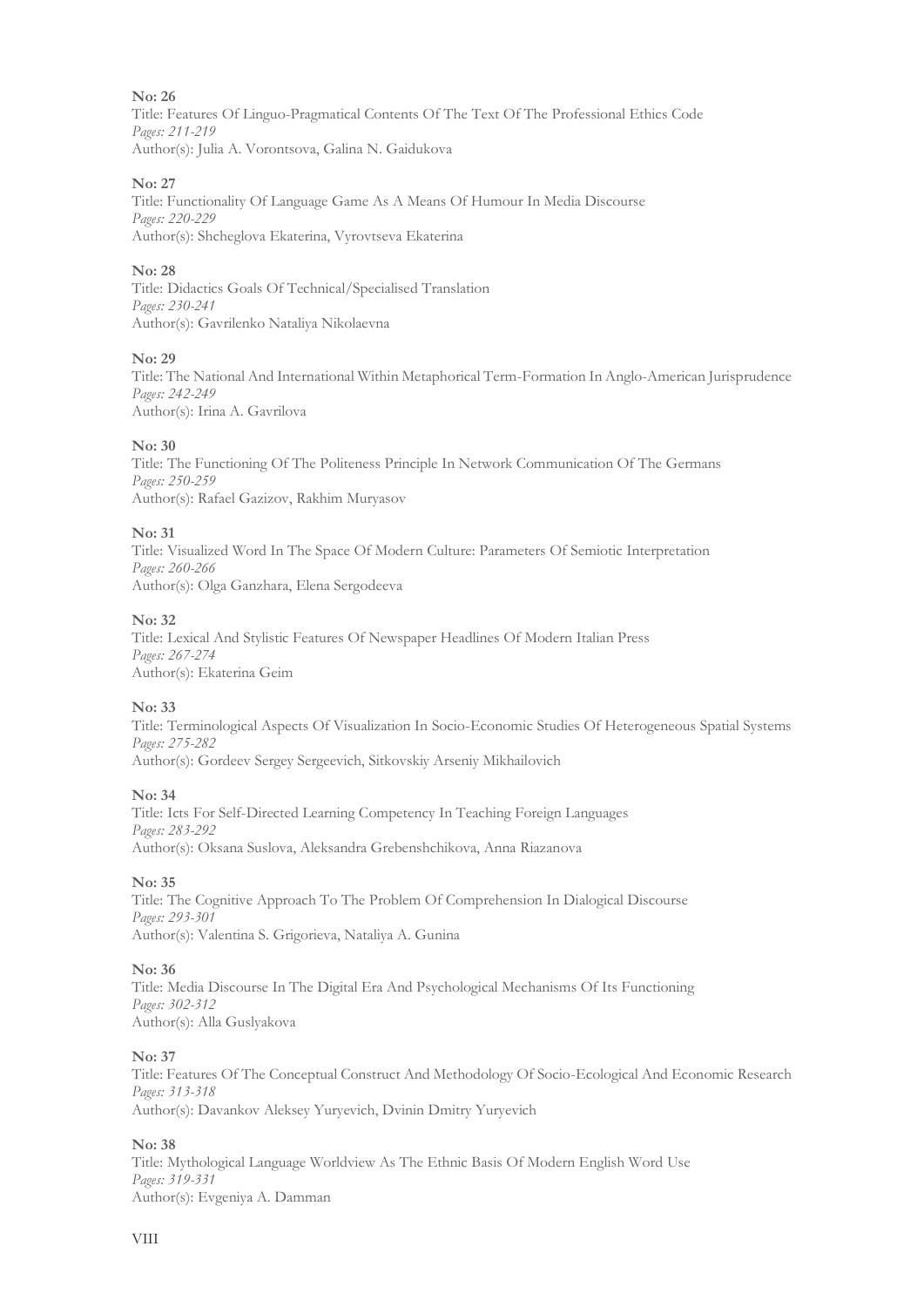Title: Propositional Frame Structure Of A Word Family: Latin Verba Dicendi *Pages: 332-339* Author(s): Natalia Danilina, Marina Nosacheva

#### **No: 40**

Title: Developing Support Materials For Mass Media Course In Elt *Pages: 340-348* Author(s): Olga S. Dvorghets, Larisa O. Butakova

#### **No: 41**

Title: How To Help Students Avoid Misinterpretation Of The Original When Translating Fiction *Pages: 349-357* Author(s): Maria A. Demyanenko

#### **No: 42**

Title: Some Features Of Russian And Polish Language Picture Of The World *Pages: 358-364* Author(s): Elena N. Denisenko

#### **No: 43**

Title: Feminism Conceptual Meanings In Russian And French Media Picture Of The World *Pages: 365-372* Author(s): Elena V. Dziuba, Yuliya G. Tkachenko

#### **No: 44**

Title: Precedent Historic Names In Russian Political Advertising Videotexts *Pages: 373-382* Author(s): Anastasia Dmitrieva, Marina Golomidova

#### **No: 45**

Title: Gluttonic Discourse: Peculiarities Of Semantics And Verbalisation *Pages: 383-392* Author(s): Xenia A. Dobrikova, Natalya F. German, Irina V. Kozhukhova

#### **No: 46**

Title: Linguistic Expertise Of Conflict Texts: Limits Of Competence Of A Linguist-Expert *Pages: 393-400* Author(s): Zasypkin Vladislav Pavlovich, Driga Svetlana Sergeevna, Sirotkina Tatiana Alexandrovna

#### **No: 47**

Title: Verbalization Of Frame-Scenario "Help" *Pages: 401-410* Author(s): Olga Egorova, Veronika Vasyuk

#### **No: 48**

Title: Written Literacy In The Age Of Internet Communications *Pages: 411-418* Author(s): Marina B. Eliseeva, Valentine N. Schekleina, Maria S. Pestova, Natalia I. Khodenkova

#### **No: 49**

Title: Automatization Of Answers To Questions By Matching Syntactic Graphs *Pages: 419-425* Author(s): Aleksander Gashkov, Maria Eltsova

#### **No: 50**

Title: Strategies Of Nominate Of The Person As A Representation Of Status-Role Relations *Pages: 426-433* Author(s): Lidiya Enina, Vasilii Fedorov

#### **No: 51**

Title: Structural And Semantic Properties Of Russian And Tatar Phraseological Units–Malevolence *Pages: 434-442* Author(s): Elena Ermakova, Maya Prokopova, Guzel Fayzullina, Natalya Dorodneva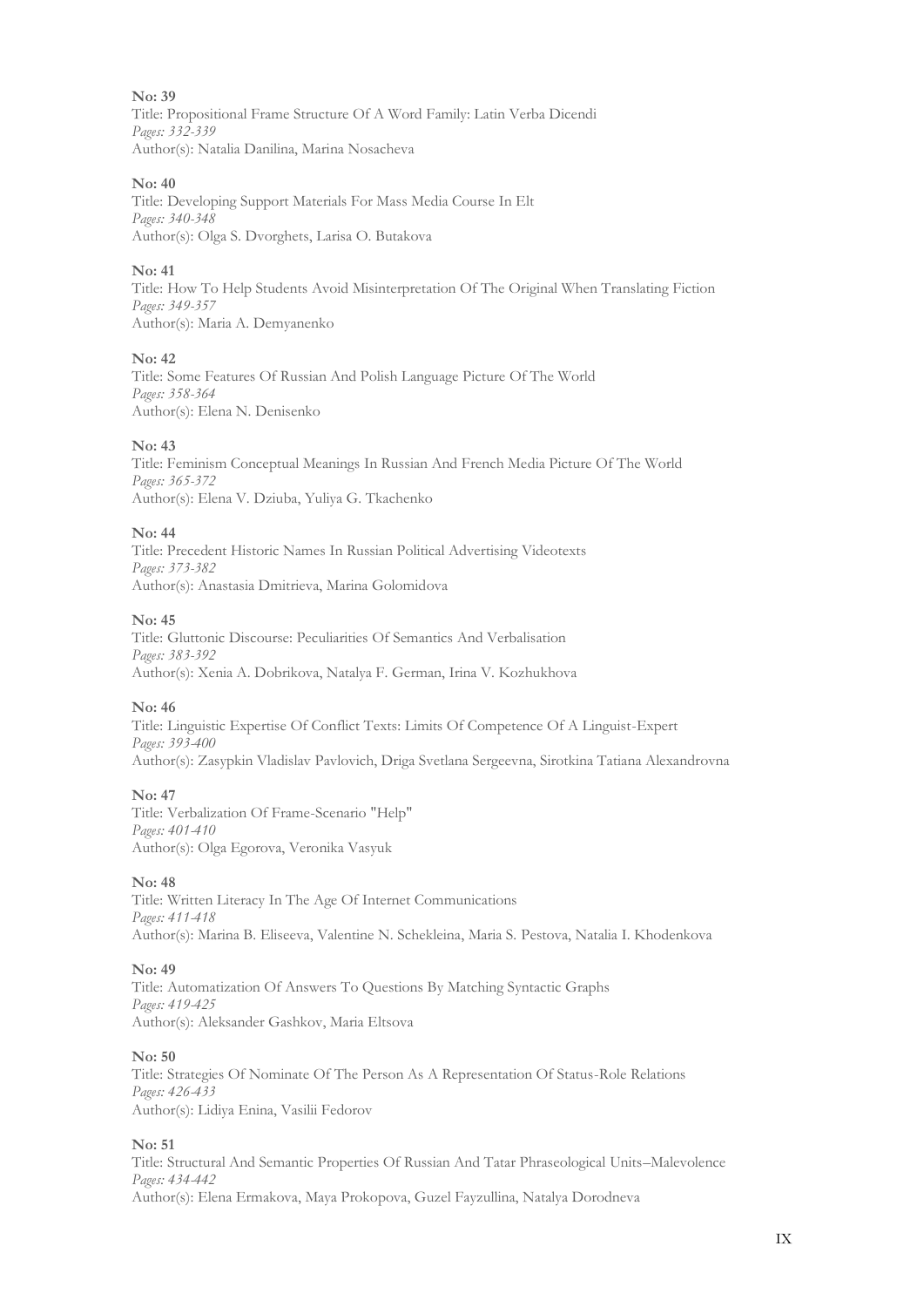Title: English Linguistic Culture Influence On The Russian Language Space (21st Century) *Pages: 443-449* Author(s): Olesya Yermolova

#### **No: 53**

Title: New Ideologemes In Publicistic Discourse Of Modern Kazakhstan *Pages: 450-457* Author(s): Olga A. Aniсhshenko, Aigul D. Zhakupova

#### **No: 54**

Title: Pre-Tibetan Anthroponyms Of The Buryat Zun-Khuatsai Kin Of The Aginsk Steppe Duma *Pages: 458-466* Author(s): Raisa Zhamsaranova

#### **No: 55**

Title: Axiology Of Foreign Language Education *Pages: 467-474* Author(s): Anna Krupchenko, Tat'yana Zharkova, Kira Inozemtseva

#### **No: 56**

Title: The Destruction Of Cultural Monuments In The Focus Of Media Text *Pages: 475-482* Author(s): Uliana Zharkova, Natalia Kuznetsova, Olga Yaroshenko

#### **No: 57**

Title: Censorship Of The Siberian Provincial Newspapers: Linguistic And Semantic Correction *Pages: 483-487* Author(s): Nataliya Zhilyakova, Vyacheslav Shevtsov

#### **No: 58**

Title: Text-Based National-Precedent Phenomena In The Linguocultural Space *Pages: 488-497* Author(s): Zh. T. Balmagambetova, Zh. N. Zhunusova, A. S. Adilova

#### **No: 59**

Title: Lexico-Semantic Space Of Pre-Election Political Slogan *Pages: 498-504* Author(s): Zh. N. Zhunussova, A. N. Nugumanova, V. A. Yеrmakova

#### **No: 60**

Title: Semantics And Etymology Of English Astionyms In The Aspect Of Linguistic Geography *Pages: 505-513* Author(s): Elena A. Khomutnikova, Ekaterina V. Gunbina, Mariya S. Zhurkova , Fedor V. Fetukov

#### **No: 61**

Title: Metaphysical Nature Of Words Through The Classical Literature Lens *Pages: 514-520* Author(s): Marina Zagidullina

#### **No: 62**

Title: The Realisation Of Lingvo-Cognitive Paradigm Constituents Of Present Perfect Continuousforms *Pages: 521-528* Author(s): Anna A. Ivanova, Anastasia S. Shiryaeva, Svetlana S. Zajchenko

#### **No: 63**

Title: Politeness And Relevance Theory: The Problem Of Interpretation *Pages: 529-538* Author(s): Anna A. Ivanova, Anastasia S. Shiryaeva, Svetlana S. Zajchenko

#### **No: 64**

Title: Antiquity Materials As Phenomenons Contributing To The Disclosure Of Female Being *Pages: 539-545* Author(s): Yana Zubenko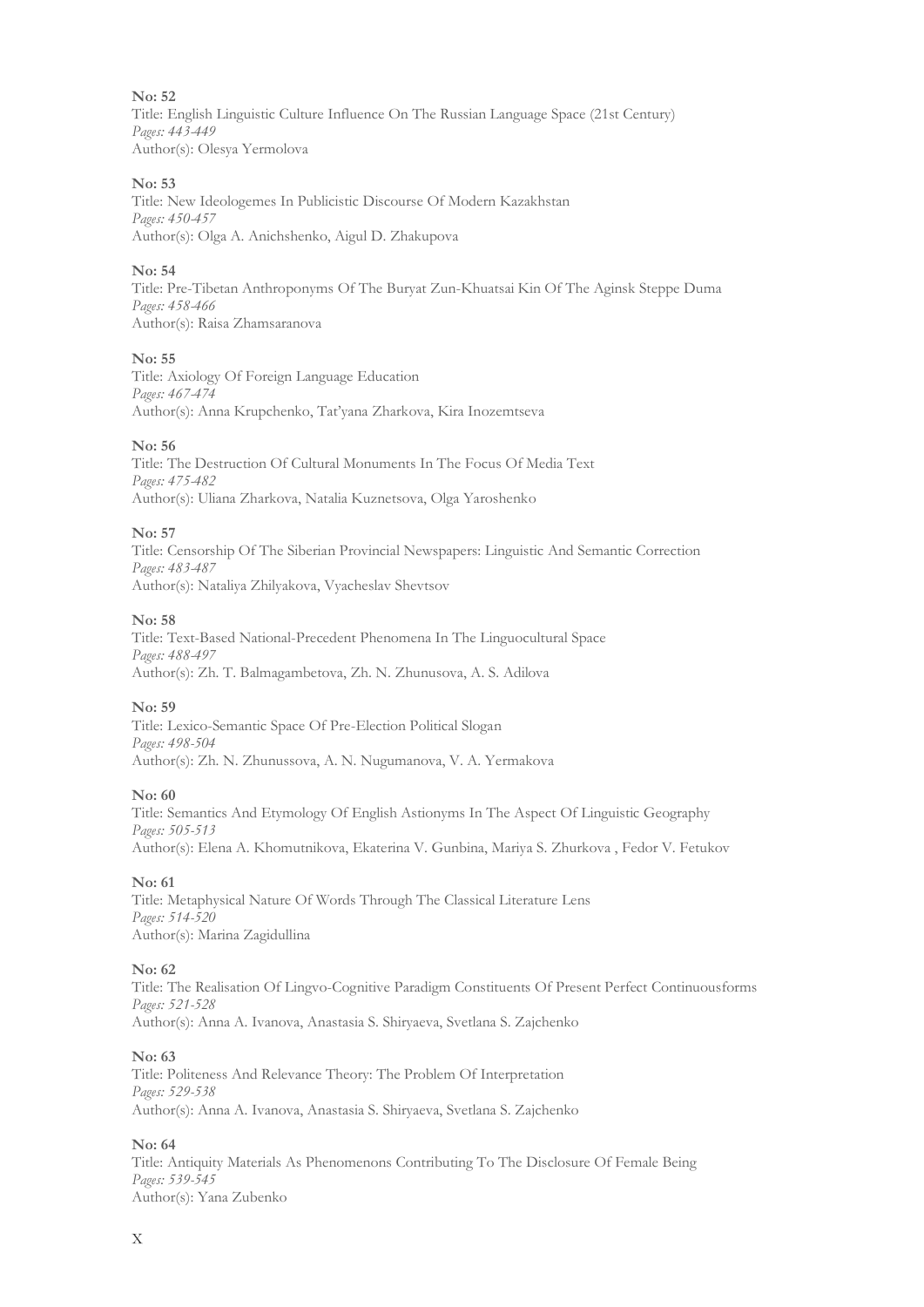Title: Linguistic Markers Of National And Cultural Identity In Environmental Media Discourse *Pages: 546-555* Author(s): Elena Ivanova, Tatyana Matveeva, Vera Novikova, Artem Salamatov

#### **No: 66**

Title: Victor Pelevin's Philosophy Of Word In The Light Of Postmodern Language Concepts *Pages: 556-563* Author(s): Irina Ivanova, Ekaterina Saprykina

#### **No: 67**

Title: Discursive Practices Of Russian Resort Towns *Pages: 564-572* Author(s): Oxana Issers

#### **No: 68**

Title: Cross-Cultural Variation Of Conceptual Metaphors In Russian And Chinese *Pages: 573-583* Author(s): Oleg Kalinin

#### **No: 69**

Title: Dysphemization In The Professional Discourse Of The Chairman Of The Russian Government *Pages: 584-592* Author(s): Veronika Aleksandrovna Kameneva, Nadezda Vladimirovna Rabkina

#### **No: 70**

Title: Media Discourse As A Component Of The University's Information Space *Pages: 593-602* Author(s): Aizhan Nurgazina, Yelena Kandalina

#### **No: 71**

Title: Environmental Discourse As A Tool To Categorize People By Age *Pages: 603-612* Author(s): Vera Karnyushina

#### **No: 72**

Title: Modern Nominative Processes In English Academic Discourse *Pages: 613-618* Author(s): Veronika Katermina

#### **No: 73**

Title: Regional Political Discourse As An Object Of Interdisciplinary Research *Pages: 619-626* Author(s): Veronika Katermina, Anna Gnedash

#### **No: 74**

Title: Improvement Of The Conceptual Apparatus Of Science And Culture Risk Management *Pages: 627-634* Author(s): Roman Kachalov, Yulia Sleptsova

#### **No: 75**

Title: Ethnocultural Differences In Discourse Thought Patterns And Their Significance For Linguocultural Competence *Pages: 635-643* Author(s): Lidia Kim, Lyubov Kozlova

#### **No: 76**

Title: "North Slavic" Deconstructivism As Invented Tradition Of Russian Historical Slavistics *Pages: 644-652* Author(s): Maksym W. Kyrchanoff

#### **No: 77**

Title: The Problem Of Constructing Linguistic Patterns For Detecting 'Precedent' Texts (In Headlines) *Pages: 653-662* Author(s): Constantine A. Klochko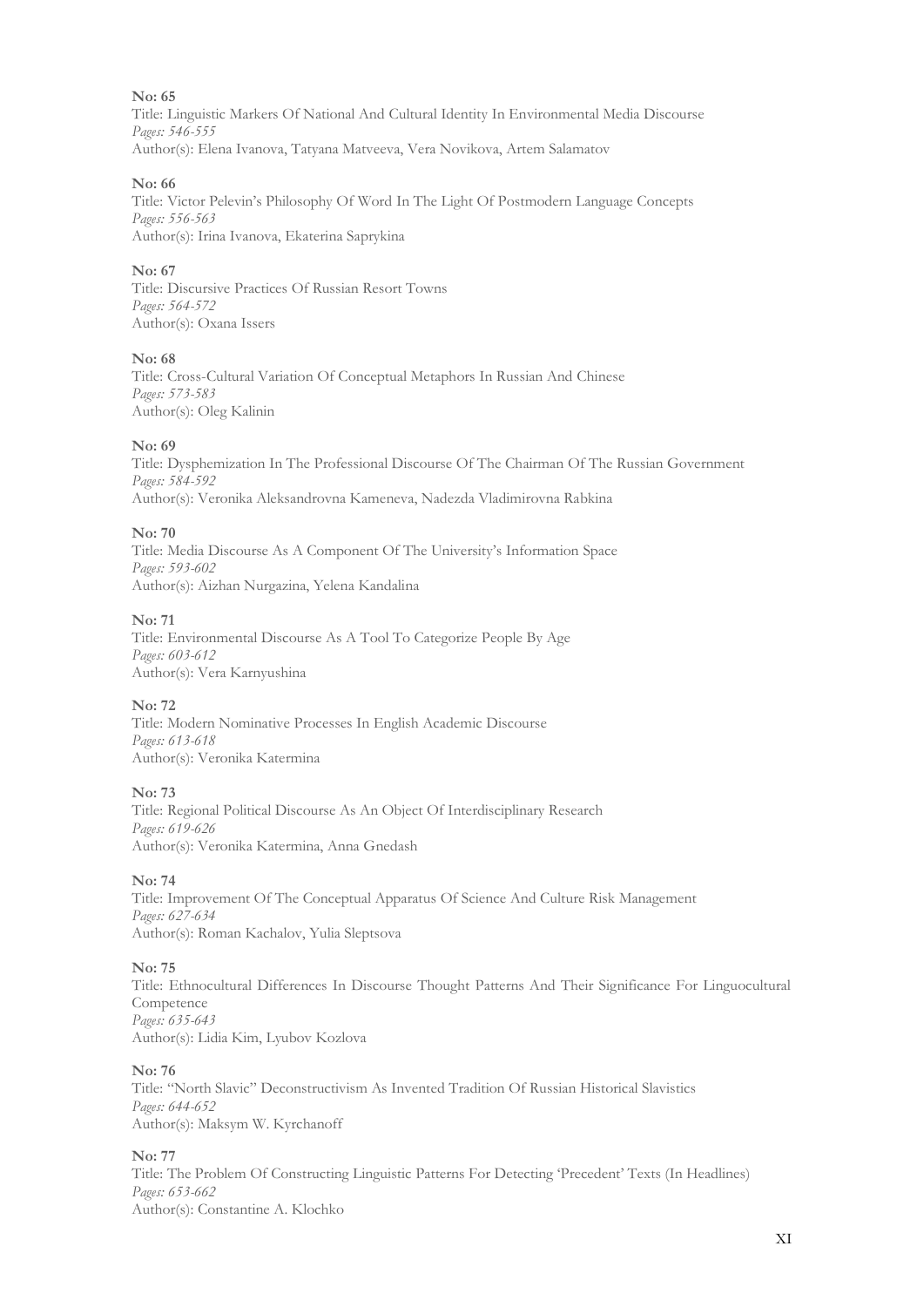Title: Peculiarities Of Translation Of Centrifugal Pumps Terminology *Pages: 663-668* Author(s): O. N. Kovaleva, A. V. Menshikova

#### **No: 79**

Title: Cognitive Aspects Of Fraktal Modelling *Pages: 669-676* Author(s): G. F. Kovalenko, T. V. Gutik

#### **No: 80**

Title: Syntactical Means Of Impact In American Political Advertising *Pages: 677-684* Author(s): Lidia Kovalchuk, Elena Titova

**No: 81**

Title: 4 C's Theory Application At Lessons Of English At A Technical University *Pages: 685-692* Author(s): Victoria V. Kozlova, Irina Yu. Lavrinenko

#### **No: 82**

Title: Cognitive Perspective In Construction Grammar Analysis Of English Constructions *Pages: 693-699* Author(s): Igor Yurievich Kolesov

#### **No: 83**

Title: Syntactic Specificity Of Texts Verbalizing Disgust And Shame *Pages: 700-708* Author(s): Anastasia Kolmogorova, Alexander Kalinin, Alina Malikova

#### **No: 84**

Title: Metaphorical Representation Of "Social Networks" Concept In The Russian Online Discourse *Pages: 709-716* Author(s): Olga Kondratyeva, Anna Novoklinova

#### **No: 85**

Title: President Macron's And Putin's Image Discourse On The Material Of Their Tweets *Pages: 717-726* Author(s): Oxana Shefer, Alexandra Kopacheva

#### **No: 86**

Title: Dynamic Processes Of Representation Of Concept "Money" In Russian And Chinese Languages *Pages: 727-736* Author(s): Korbut Alexandra Yurjevna, Li Huizi

#### **No: 87**

Title: Word And Utterance In The Texts Of Federal State Educational Linguistic Standards *Pages: 737-747* Author(s): Elena Porshneva, Svetlana Koroleva

#### **No: 88**

Title: East Slavonic Proverbs With Ethnonyms In The Electronic Dictionary Of Current Proverbs *Pages: 748-757* Author(s): M. Yu. Kotova, V. V. Mushchinskaya, O. S. Sergienko

#### **No: 89**

Title: A Lexicographic Analysis Of Sport Units From A Dictionary Of French Argot *Pages: 758-765* Author(s): Aleksey Elistratov, Iulia Kochneva

#### **No: 90**

Title: Means Of Comedic Edge In Russian And English Political Stand-Up Comedies *Pages: 766-775* Author(s): Koshkarova Natalya Nikolayevna, Petrova Natalya Evgenyevna, Shirokova Elena Nikolayevna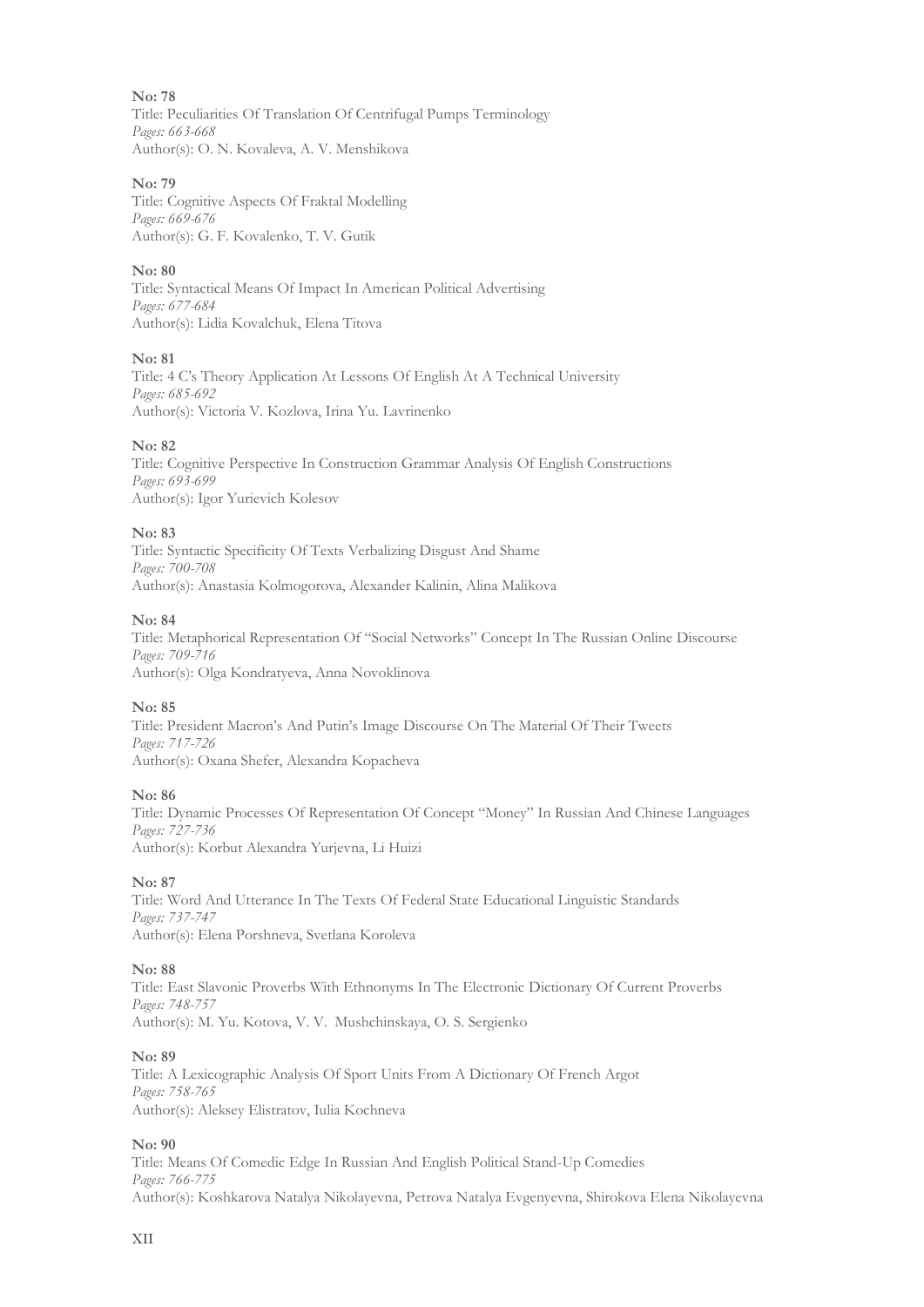Title: Judging Translation On Social Media: A Pragmatic Look At Youtube Comment Section *Pages: 776-785* Author(s): Svetlana Kraeva, Ekaterina Krasnopeyeva

#### **No: 92**

Title: Thе Intеrаction Оf Vеrbаl Аnd Visuаl Codеs In А Fiction Tеx *Pages: 786-795* Author(s): Pаvеl А. Аfаnаsiеv, Аnnа V. Krеmnеvа

#### **No: 93**

Title: Connotative Advertising Names: The Dynamic Aspect *Pages: 796-804* Author(s): Irina Kryukova

#### **No: 94**

Title: Family And Motherhood In Russian, Danish, Finnish Media Discourse: Linguocultural Aspect *Pages: 805-815* Author(s): V. V. Boguslavskaya, A. A. Kuvyichko, A. G. Chafonova

#### **No: 95**

Title: Image Of Russia And The Russians In Language Consciousness Of Chinese Youth *Pages: 816-825* Author(s): X. Wang, A. V. Kurjanovich, N. N. Koshkarova

#### **No: 96**

Title: Cognitive-Discursive Approach To The Analysis Of Information War *Pages: 826-835* Author(s): Svetlana Kushneruk, Maria Kurochkina

#### **No: 97**

Title: Interaction Of Internal Translation Mechanisms To Generate Translation Discourse *Pages: 836-844* Author(s): Lyudmila Kushnina, Irina Perlova, Kristina Permiakova

#### **No: 98**

Title: Linguistic Creativity: Cognitive And Communicative Aspects *Pages: 845-853* Author(s): Uliana Kshenovskaya

#### **No: 99**

Title: Speech Profiles Of Heads Of States In New Year Addresses *Pages: 854-863* Author(s): Lasitsa Lubov, Snigireva Olga, Talalay Tatiana, Ivanova Larisa

#### **No: 100**

Title: Conventional Communication Strategy Implementation In Discourse Practice On The Network Media-Content Commentary *Pages: 864-870* Author(s): Vera Labutina, Irina Topchii

#### **No: 101**

Title: The Method Of Mathematical Statistics In A Pragmalinguistic Experiment *Pages: 871-879* Author(s): Maxim Ivchenko, Marina Laskova, Vladimir Lazarev, Elena Pishkova, Irina Samarina

#### **No: 102**

Title: Discourse National Identity Construction In Austrian Movie *Pages: 880-885* Author(s): Anna Lenets

#### **No: 103**

Title: Dominant Construal And Reperspectivation Patterns In English-Russian Literary Translations *Pages: 886-895* Author(s): Kseniya Leontyeva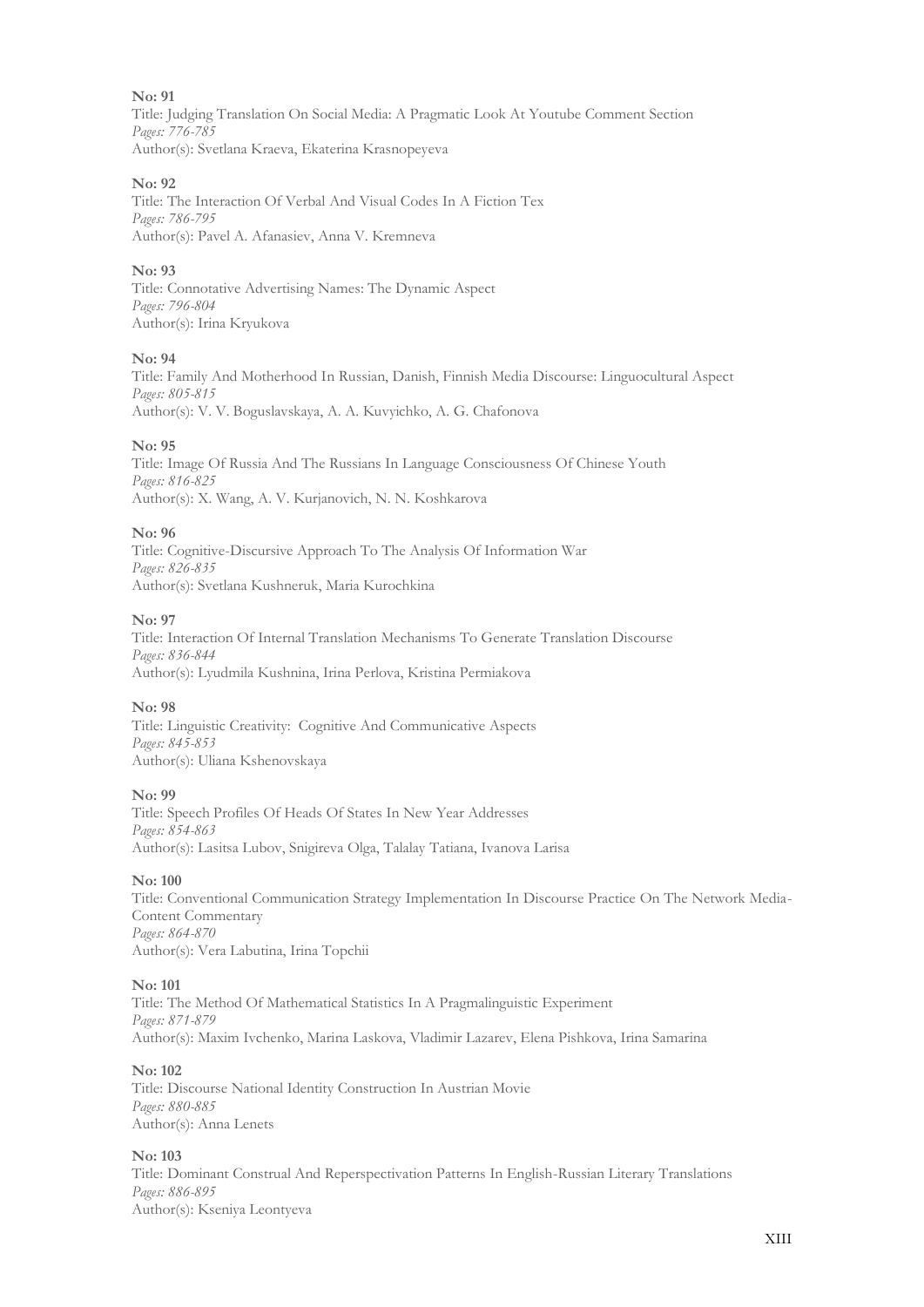Title: Krylatika As A Resource Of The Orthodox Media Discourse *Pages: 896-905* Author(s): Dudushkina Svetlana Viktorovna, Lomakina Olga Valentinovna, Makarova Alexandra Stefanovna

#### **No: 105**

Title: "Flipped Classroom" To Develop Students' Readiness For Independent Activities *Pages: 906-916* Author(s): Lubozheva Lionella Nikolaevna, Batenova Julia Valeryevna, Almetev Yury Valeryevich

#### **No: 106**

Title: Specific Feachers Of Narrative In Modern American Prose *Pages: 917-925* Author(s): G. I. Lushnikova, T. Iu. Osadchaia

#### **No: 107**

Title: Emotive Lexis In English-Language Corporate Communication: The Linguo-Pragmatic Aspect *Pages: 926-931* Author(s): Elena N. Malyuga

#### **No: 108**

Title: Edification And Persuasion In The German Catholic Religious Discourse *Pages: 932-940* Author(s): Elena Aznacheeva, Yulia Mamonova, Adelina Salakhova, Svetlana Sannikova

#### **No: 109**

Title: To The Issue Of The Correlation Between Military-Political And Military-Media Discourse 19-012-00192 *Pages: 941-946* Author(s): Ksenia Marchenko

#### **No: 110**

Title: Words In Fiction: Communicative Distance, Codes And Associations *Pages: 947-952* Author(s): Evgeniya M. Maslennikova

#### **No: 111**

Title: Parameters Of Language Modeling Of The Image Of Russia And Its Leader *Pages: 953-961* Author(s): Natalia Med

#### **No: 112**

Title: «Und Kaine Ende»: Russian Literary Language Diachronic Stylistics Formation *Pages: 962-966* Author(s): Aleksandra Mironova

#### **No: 113**

Title: Image Of Russia In Documentary Film Text: Transcultural Focus *Pages: 967-975* Author(s): Vera Mityagina, Elina Novikova

#### **No: 114**

Title: Secondary Nominated English Prepositions And Conjunctions In The Framework Of Cognitive Approach *Pages: 976-983* Author(s): Tatyana Mikheeva, Elena Murugova, Elena Kameneva

#### **No: 115**

Title: Conceptual Metaphtonymy Of Kazakh Wedding Toast Wishes *Pages: 984-993* Author(s): Elvira B. Medetova, Natalya V. Mongilyova

#### **No: 116**

Title: Headlines Of The Biggest Cuban Newspaper: Soviet Tradition – Image Of The World *Pages: 994-1001* Author(s): Alexey Pustovalov, Anna Morozova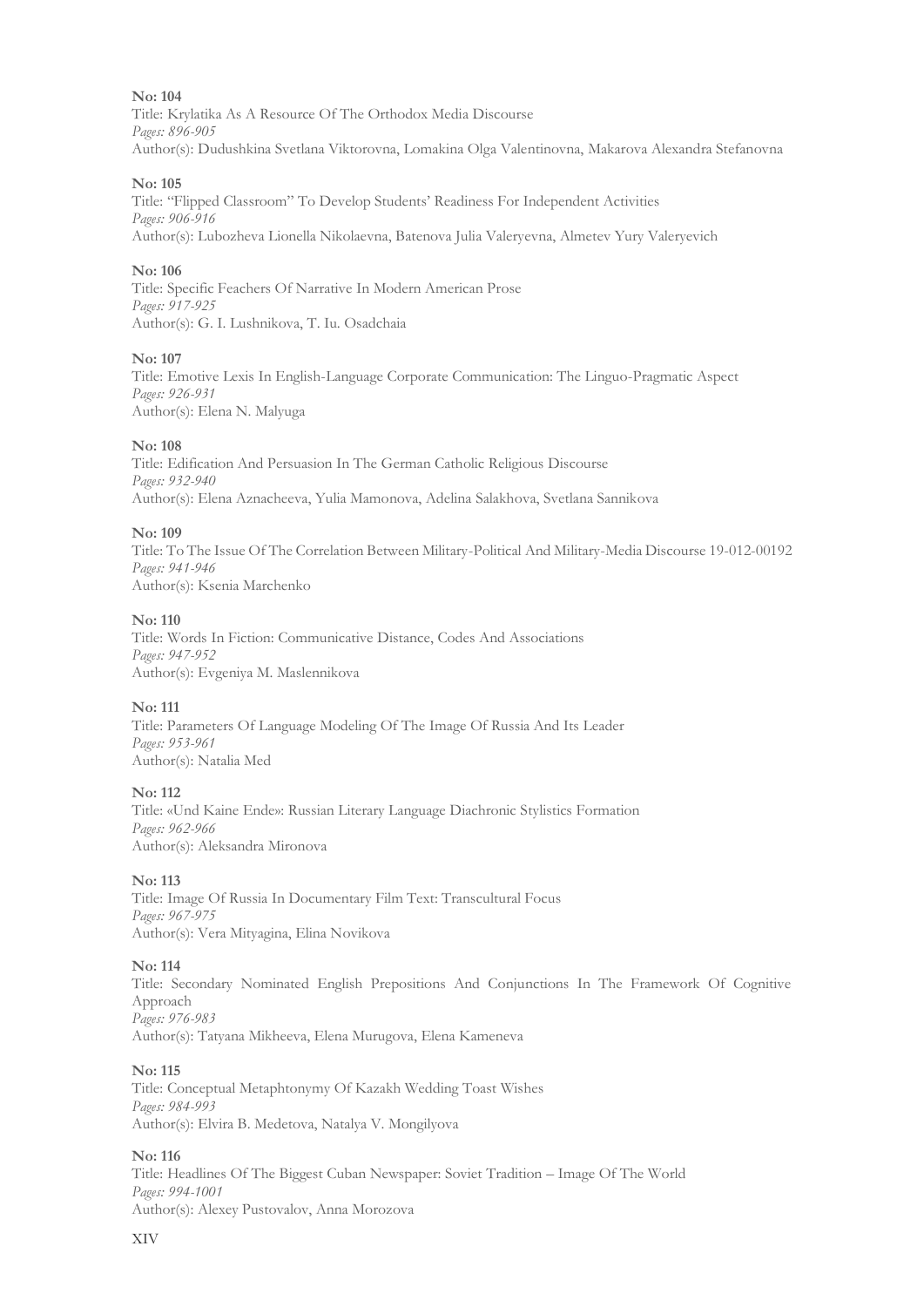**No: 117** Title: Influence Of Tudeh Party Of Iran On The Press And Literary Works *Pages: 1002-1009* Author(s): Mohammad Reza Hajibababi, Mousa Abdollahi

#### **No: 118**

Title: Medical Interpreting In The Migration Discourse: Problems And Didactics *Pages: 1010-1019* Author(s): Evgeniya Bulgakova, Elena Moshchanskaya, Elena Kavardakova

#### **No: 119**

Title: "Cultural Open-Mindedness" In Linguistic Consciousness Of Russian Native Speakers In Multilingual Kazakhstan *Pages: 1020-1027* Author(s): Akbota O. Mukasheva

#### **No: 120**

Title: Synonymic-Antonymic Complexes In The Denotative Sphere "Settlement" *Pages: 1028-1037* Author(s): Irina Mukhina

#### **No: 121**

Title: Linguo-Cultural Knowledge Transfer: Classification Of Transferation Situations *Pages: 1038-1045* Author(s): Lilia A. Nefedova, Olesya F. Tsibernaya

#### **No: 122**

Title: Metaphorical Models In Forming Outsiders' Circle Communicative Strategy *Pages: 1046-1055* Author(s): Elmira Nikiforova

#### **No: 123**

Title: Semiotic And Synergetic Methods Of Text Analysis *Pages: 1056-1063* Author(s): Natalia Olizko, Natalya Mamonova, Maria Samkova

#### **No: 124**

Title: Means Of Adaptation Of Professional Discourse *Pages: 1064-1074* Author(s): Svetlana V. Pervukhina, Galina G. Matveeva

#### **No: 125**

Title: Can Any Foreign Language Teacher Also Teach Translation? *Pages: 1075-1084* Author(s): Olga Petrova, Andrey Ivanov

#### **No: 126**

Title: Soft Skills Development In Teaching Business Interaction *Pages: 1085-1091* Author(s): Evgeniya D. Platova, Anna V. Pavlova

#### **No: 127**

Title: Features Of The Terms For Designating Economic Entities In Academic Discourse *Pages: 1092-1102* Author(s): Dmitri Pletnev, Elena Golovanova

#### **No: 128**

Title: Context Of The Term "Opportunism" In Economic Science *Pages: 1103-1112* Author(s): Dmitri Pletnev, Elena Kozlova

#### **No: 129**

Title: Categories Of Text Representing Its Authenticity (On The Basis Of German Texts) *Pages: 1113-1121* Author(s): Olga Podyapolskaya, Natalia Komissarova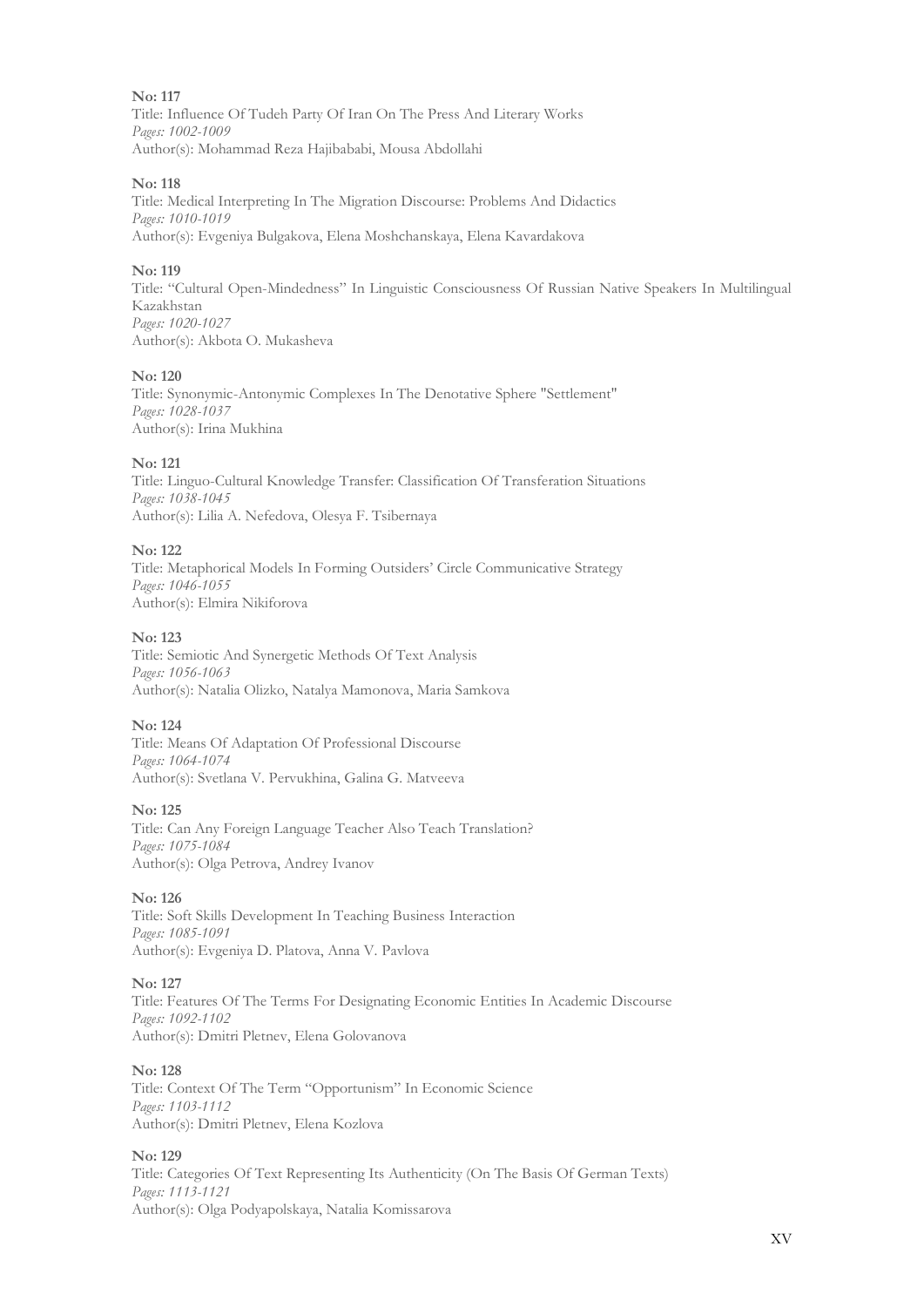Title: Russian Hunting Vocabulary Translation Into German In The Prose By Northern Authors *Pages: 1122-1132* Author(s): Alexander Polikarpov, Maya Lyutyanskaya

#### **No: 131**

Title: Conceptualization Of Reality By Means Of Russian And English Somatic Idioms *Pages: 1133-1142* Author(s): Elena Y. Ponomareva, Anna S. Pavlyuk

#### **No: 132**

Title: Development Of The Term "Smart City" In Economic Research *Pages: 1143-1149* Author(s): Popov Evgeny, Semyachkov Konstantin, Dolzhenko Ruslan

#### **No: 133**

Title: Italian Poetical Discourse Features At The Turn Of Xix-Xx Centuries *Pages: 1150-1159* Author(s): Natalya B. Popova, Boris A. Bobnev, Elena O. Shapovalova

#### **No: 134**

Title: Anti-Genre Category In Modern Studies: Deconstruction Or Renewal? *Pages: 1160-1168* Author(s): Larisa Prokhorova, Galina Zavialova

#### **No: 135**

Title: Lexis Of The Communication Sphere In Notes Of The Missionary V. Verbitskij *Pages: 1169-1178* Author(s): Irina Pushkareva, Natalia Kiseleva

#### **No: 136**

Title: Images As Units Of The Semiotic Space Analysis *Pages: 1179-1188* Author(s): Yana N. Ronzhina

#### **No: 137**

Title: A View On Political Discourse In The Light Of Multimodality *Pages: 1189-1198* Author(s): Olga Rykova, Anna Novikova, Yulia Sorokina

#### **No: 138**

Title: Innovative Approaches In Linguistics: Network Analysis Of Linguistic Data *Pages: 1199-1209* Author(s): Natalia A. Ryabchenko, Olga P. Malysheva

#### **No: 139**

Title: The Role Of Cognition, Communication, And Semiosis In Generating Non-Professional Political Discourse *Pages: 1210-1219* Author(s): Irina Saveleva

#### **No: 140**

Title: Conceptosphere Of Yu. Lotman's Academic Linguistic Personality *Pages: 1220-1226* Author(s): Lira Salimova, Flyuza Fatkullina, Vladimir Vorobiev

#### **No: 141**

Title: The Basic Requirements To Translator Trainers Competence *Pages: 1227-1236* Author(s): V. V. Sdobnikov, R. M. Shamilov, D. N. Shlepnev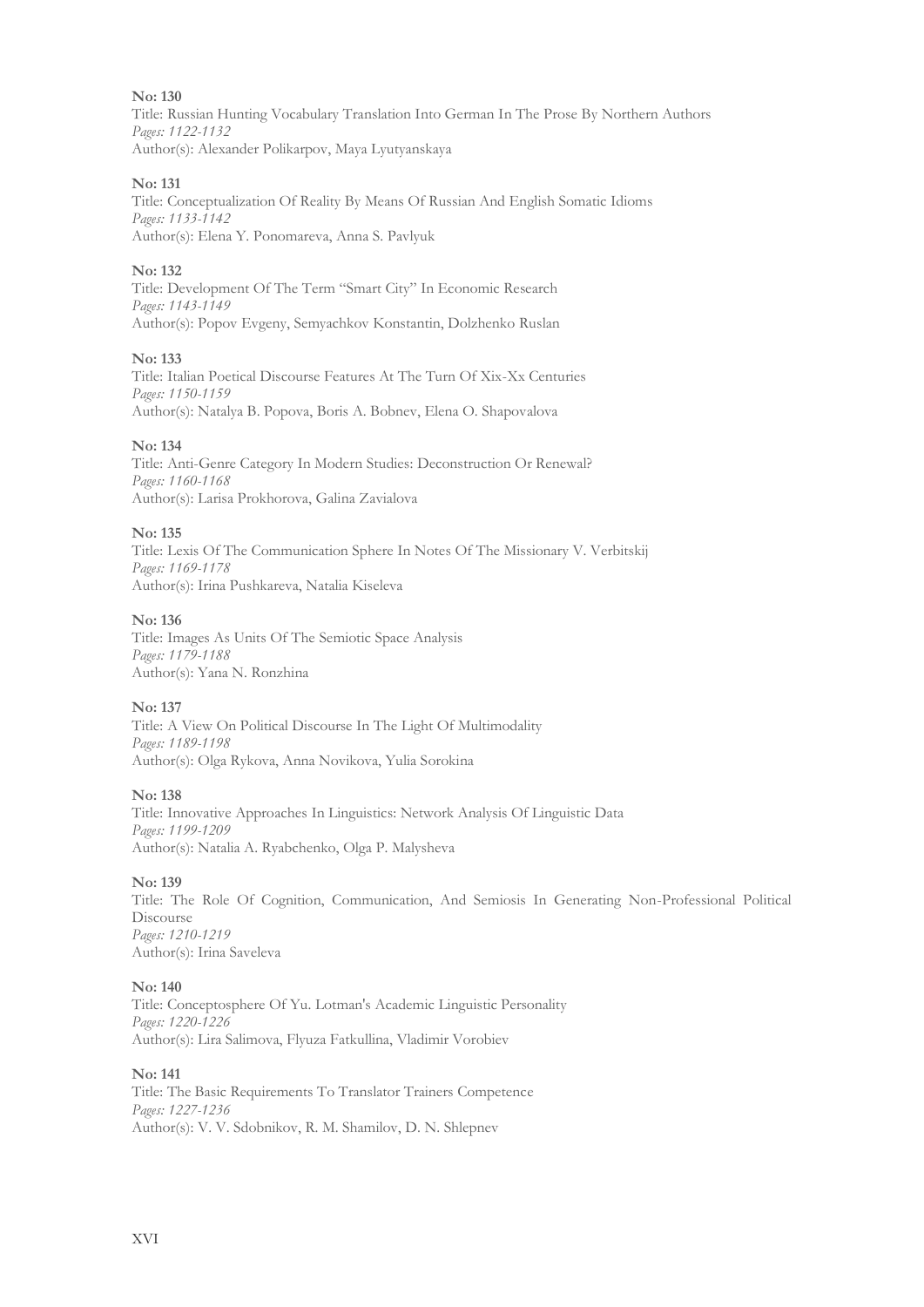Title: Adaptational Strategy Of G.D. Grebenstchikoff's Linguistic Personality In Multicultural American Society *Pages: 1237-1243* Author(s): Zh. B. Seliverstova, Zh. N. Zhunusova

#### **No: 143**

Title: Coloristic Visualization Of The Sun In Paustovsky's Linguistic Picture Of The World *Pages: 1244-1250* Author(s): Tatyana V. Sivova

#### **No: 144**

Title: Language, Structure Of A.E. Kulakovsky Poetic Texts: New Approaches To Studying National Classics *Pages: 1251-1257* Author(s): Praskovia Sivtceva–Maksimova, Elena Rufova

#### **No: 145**

Title: Post-Humanism Impact On Media Content Formation *Pages: 1258-1265* Author(s): Svetlana Simakova

#### **No: 146**

Title: The Visual Aspect Of News Discourse *Pages: 1266-1273* Author(s): Svetlana Raspopova, Svetlana Simakova

#### **No: 147**

Title: Terminology Of The Firm's Networking Potential In The Digital Economy *Pages: 1274-1282* Author(s): Victoria L. Simonova, V. Oksana Komarova, Anna D. Tikhonova

#### **No: 148**

Title: Verbalization Of Ideological Signs In The Translations Of The Novel "1984" *Pages: 1283-1290* Author(s): V. A. Ryzhova, E. P. Simonova, Z. V. Pasevich

#### **No: 149**

Title: Translation Of «Fashionable» Neologisms From Spanish Into Russian *Pages: 1291-1300* Author(s): M. V. Simonova

#### **No: 150**

Title: Pauses Of Hesitation-Semantizers In Students' Foreign Spontaneous Emotional Speech *Pages: 1301-1310* Author(s): Tatiana Sineokova

#### **No: 151**

Title: On The Translation Of Epic Formulas Of The Yakut "Olonkho" Into Russian *Pages: 1311-1317* Author(s): Irina Sobakina

#### **No: 152**

Title: Reconstruction Of The Word Meaning And Its Emotive Component *Pages: 1318-1324* Author(s): Elena A. Sorokina

#### **No: 153**

Title: Emotive Text Analysis: Method Or Methodology? *Pages: 1325-1334* Author(s): Natalia G. Solodovnikova

#### **No: 154**

Title: The Image Of The Urals In British Media Discourse *Pages: 1335-1343* Author(s): Olga Solopova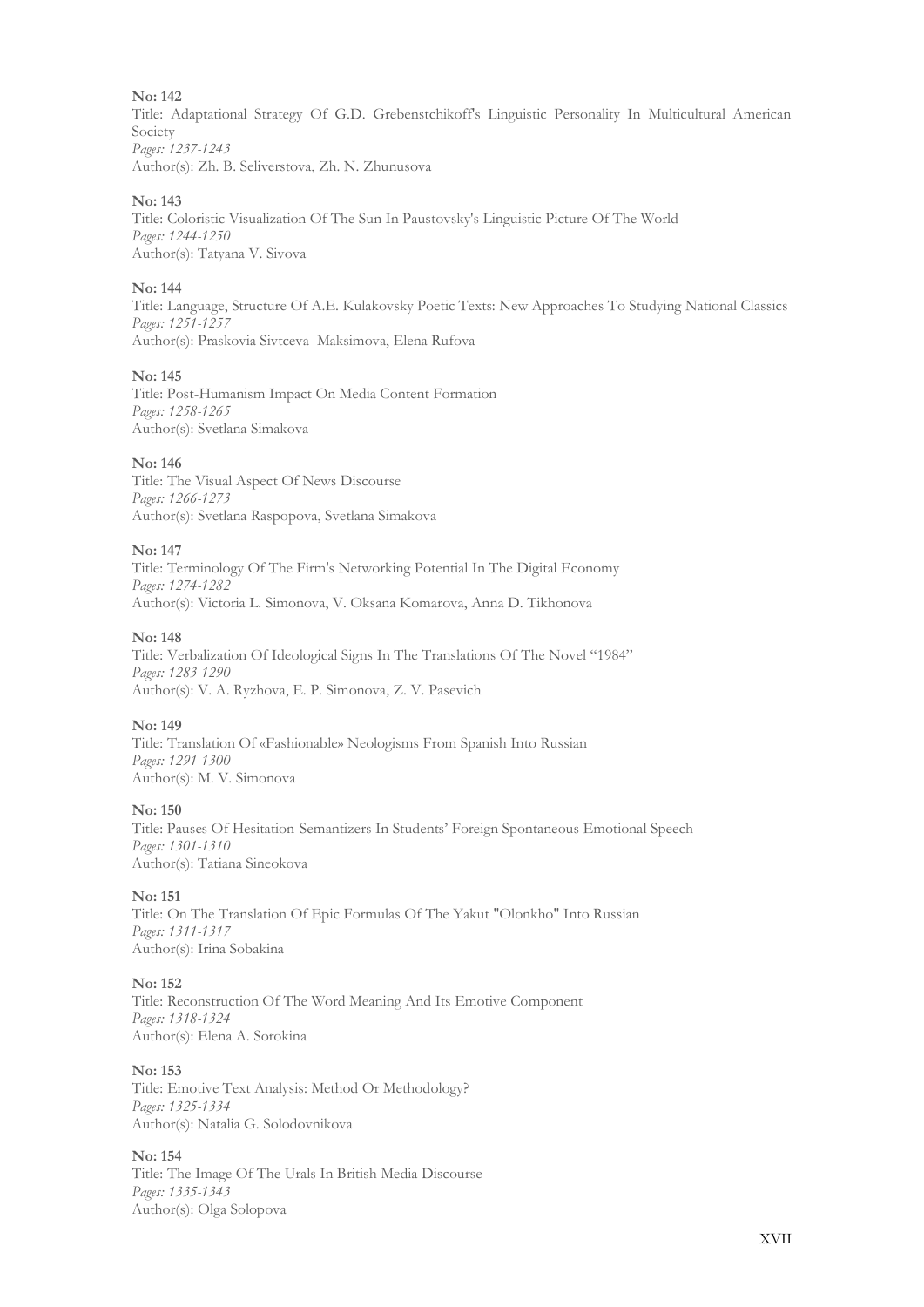**No: 155** Title: Cultural And Linguistic Peculiarities Of Russian Social Advertising Discourse *Pages: 1344-1352* Author(s): Elizaveta Sotnikova, Olga Drobysheva

#### **No: 156**

Title: Multilingual Associative Thesaurus Of Politeness: Stage 1 *Pages: 1353-1359* Author(s): Nikolay Stepykin

#### **No: 157**

Title: Norm And Uzus In The Theory Of Media Discourse *Pages: 1360-1366* Author(s): Olga Tayupova, Nikolay Stepykin

#### **No: 158**

Title: Preparation For Interpretation: Training Vs Professional Practice *Pages: 1367-1373* Author(s): Yulia O. Strekalovskaya

#### **No: 159**

Title: Analysis Of Linguistic Categorization In Cognitive Perspective *Pages: 1374-1382* Author(s): Olga Suleimanova, Albina Vodyanitskaya, Marina Fomina

#### **No: 160**

Title: Multicultural Approach To Development Of Collective Identity Of Students *Pages: 1383-1390* Author(s): Elena Tareva, Ilya Maksimkin

#### **No: 161**

Title: Tolerance/Intolerence On Social Media Pages Dedicated To Mixed Martial Arts *Pages: 1391-1400* Author(s): Viktoria I. Tarmaeva, Valentin S. Narchuk

#### **No: 162**

Title: Communicative Style Of German-Speaking Switzerland *Pages: 1401-1406* Author(s): Svetlana Takhtarova

#### **No: 163**

Title: A Book As A Witness Of Injury *Pages: 1407-1417* Author(s): Tolysbayeva Zhanna Zhenisovna

#### **No: 164**

Title: Creative Commentary As A Type Of Media Language *Pages: 1418-1426* Author(s): Irina Topchii

#### **No: 165**

Title: Film Annotations As An Object Of Discourse Analysis *Pages: 1427-1436* Author(s): Darya Tryhubava

#### **No: 166**

Title: Features Of "Intercomprehension" In Conditions Of Trilingualism *Pages: 1437-1446* Author(s): Margarita Trichik, Olga Radchuk

#### **No: 167**

Title: Vital Capacity And Human Securityas Conceptual Categories *Pages: 1447-1452* Author(s): Malik Larisa Sergeevna, Troshina Tatyana Igorevna, Melkaya Lia Alexandrovna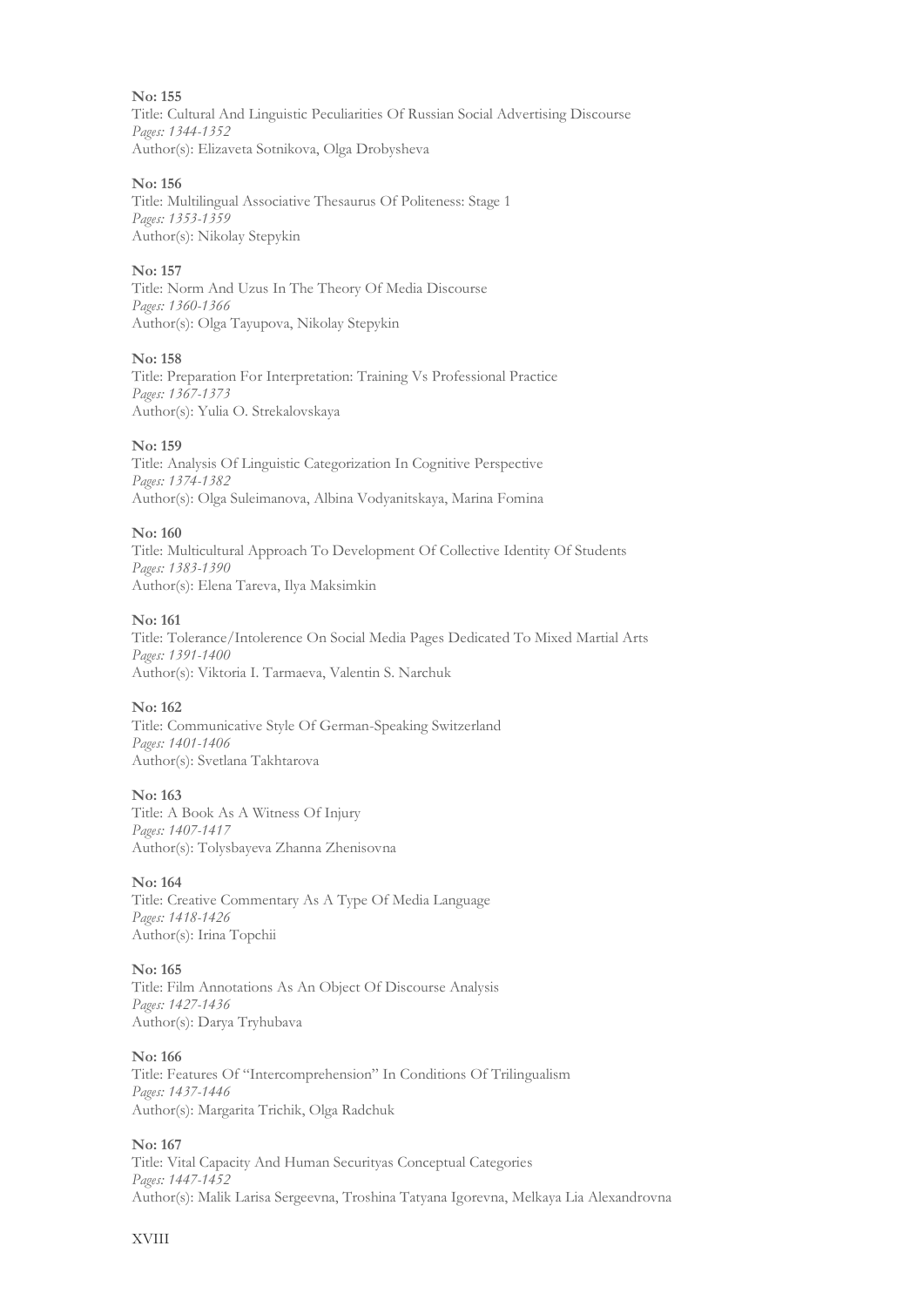Title: Folklore And Ethnographic Activities Of Lore Scientists In Kem District Arkhangelsk Province *Pages: 1453-1459* Author(s): Natalya Urvantseva

#### **No: 169**

Title: Association-Verbal Network As A Model Of The Linguistic Picture Of The World *Pages: 1460-1465* Author(s): Natalia V. Ufimtseva

#### **No: 170**

Title: The Concept Of "Home" In Russian-Language Literature Of Russia And Kazakhstan *Pages: 1466-1475* Author(s): Alina O. Polonskaya, Gulnara T. Fatkieva

#### **No: 171**

Title: Modern Life Of Biblical Phraseology And Its Variants In English *Pages: 1476-1485* Author(s): Tatiana Fedulenkova

#### **No: 172**

Title: Verbalization Of The Concept "Laughter" In Russian And Georgian Language *Pages: 1486-1493* Author(s): Mzia Tsertsvadze, Marina Kukhalashvili

#### **No: 173**

Title: Structural Characteristics Of Code-Switches In Four-Year-Old Bilinguals *Pages: 1494-1504* Author(s): Galina Chirsheva, Petr Korovushkin

#### **No: 174**

Title: Modern Protest Communication In Russia And Germany: Important Issues In Research Methodology *Pages: 1505-1514* Author(s): Larisa N. Rebrina, Nikolay L. Shamne, Elena A. Eltanskaya

#### **No: 175**

Title: Interpretive Potential Of English Mythologems As Components Of The Linguistic World Image *Pages: 1515-1519* Author(s): Natalia Shelepova

#### **No: 176**

Title: Acoustical Representation Of Allophones Of The Phoneme /A/ Of The Teleut Language *Pages: 1520-1528* Author(s): E. Shestera, N. Urtegeshev

#### **No: 177**

Title: The Mythological Concept 'Shadow' (On The Material Of Folk Riddles) *Pages: 1529-1539* Author(s): N. V. Shesterkina, Е. N. Vaganova

#### **No: 178**

Title: Radial-Chain Model Of Everyday Interpretation Of Media Events In Internet Discourse *Pages: 1540-1547* Author(s): Y. A. Dudareva, N. N. Shpilnaya

#### **No: 179**

Title: The Linguistic World-Image Of The Medieval Slavs Through The Phraseological Prism *Pages: 1548-1553* Author(s): Svetlana Shulezhkova, Polina Kostina

#### **No: 180**

Title: Neology As A Means Of Cross-Cultural Interaction In The Xix Century *Pages: 1554-1562* Author(s): Ekaterina Shcheglova